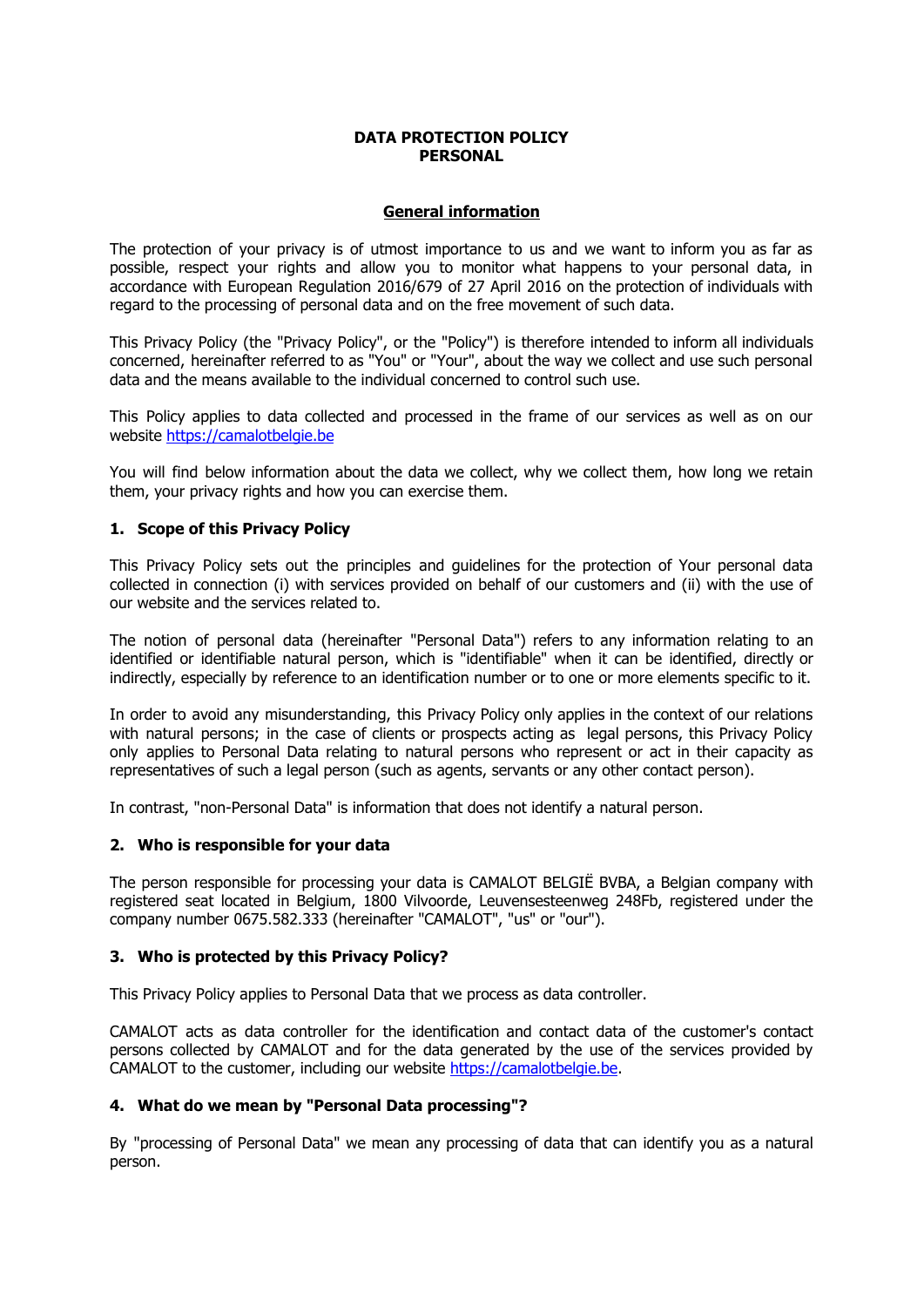The concept of "processing" is related to any activity that involves the use of Personal Data. It includes obtaining, recording or holding the data, or carrying out any operation or set of operations on the data including organising, amending, retrieving, using, disclosing, erasing or destroying it. Processing also includes transmitting or transferring Personal Data to third parties.

# **5. On what legal basis do we collect and process your Personal Data?**

Personal Data are collected :

- due to the execution of our contractual relationship;
- on the basis of your consent, in particular with regard to our commercial information or your requests made online or by e-mail;
- on the basis of legal obligations, especially in tax matters.

Where such processing is not necessary for the proper performance of our contract or is not based on your consent, it is then based on CAMALOT's legitimate interests as a professional, in order to follow-up of your files, management and prevention of fraud, ensure efficiency to execute our contracts, provide our services and comply with our legal obligations, identify the means enabling us to improve services to our customers, protect the commercial, financial and economic interests of CAMALOT.

#### **6. What Personal Data can we process as data controller?**

#### **7. The Personal Data you share with us**

We process the Personal Data you provide to us, which may be communicated by email, letter, telephone or in writing, for example, when you complete an online form or by e-mail.

These are surnames, first names, head office address, telephone number, email, etc.

In this context, you may be required to communicate data of your employees, agents and/or servants to us, and we would like to draw your attention to the fact that it is your responsibility to inform them that Personal Data are collected and processed by us.

## **8. Personal Data collected by our systems**

We assign and collect a number of references that may fall within the scope of Personal Data to enable you to make the best use of and services (for example, a customer number, an e-mail address, an identifier, etc).

#### **9. Personal Data collected by performing our services**

In the frame of our services, we may collect and process Personal Data of any kind of subjects, knowing that such collection is needed to the proper execution of our services.

#### **10. Personal Data we obtain from third parties**

We purchase marketing data and contact information within companies via the company  $\lceil * \rceil$ 

#### **11. Categories of Personal Data**

#### ● Customer Data

We collect Personal Data within our systems which can be combined under the theme "Customer" data";

This includes Personal Data that enables us to identify you as a customer (for example, your name and identification documents such as a double-sided copy of your identity card), Personal Data that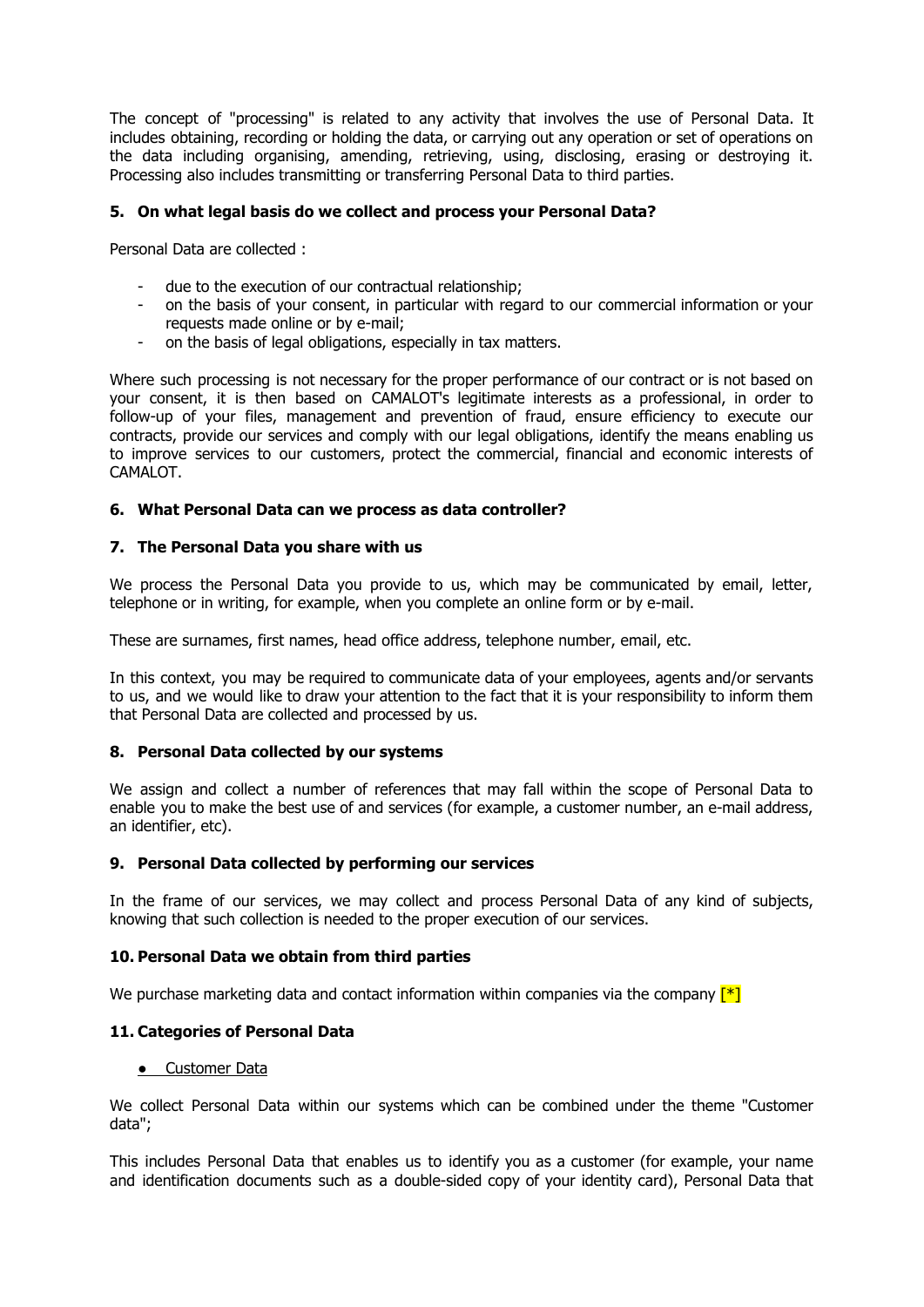enables us to contact you (for example, your address, e-mail address and telephone number) or billing and payment data (including data relating to your creditworthiness and VAT number for self-employed persons) and any other preferences that you communicate to CAMALOT via our customer service department (for example your language preference);

#### Legal ground for processing: Contractual performance

# ● Navigation data

When you browse our website, we may process the following Personal Data: your IP address, the type and language of your browser, the software, the type and brand of device you use while connecting to our website, the length of your visit to our website and the internet address from which you access our website, the pages you visit, the weblinks you click on and other actions you take on our Website;

Legal ground for processing: Legitimate interest

# ● Data communicated by means of the Contact Form available on our website

We process the Personal Data that you provide us by sending email to [info@camalot.com](mailto:info@camalot.com) made available to all users of our website who wish to contact us;

The information you give us via this form is communicated to our staff members according to the purpose of your request and is then stored and processed if and to the extent necessary to respond to your request;

Legal ground for processing: Legitimate interest

## **12. For what purposes do we use your Personal Data?**

## **13. CAMALOT's general commitment - principle of limitation**

We process Personal Data for certain purposes, in which case we limit ourselves to processing only those data that are essential for achieving the intended purpose.

Thus, we use Personal Data when necessary:

- in connection with the preparation, performance or termination of our contract;
- to satisfy the legal or regulatory provisions to which we are subject;

and/or

• to defend our legitimate interests, in which case we always take care to preserve a balance between these interests and the respect of your private life.

If the processing of your Personal Data is not necessary for one of these purposes, we always ask for your permission to process this type of data.

## **14. Our processing activities**

In practical terms, we collect Personal Data in view of the following purposes:

- if you visit our website to collect information and/or ask a question about our services or when you subscribe, for example, to our newsletter, we need your contact details; the information we receive about you in this pre-contractual phase is only used to provide you with the information you requested, in the way you wish;
- in order to carry out the delivery of our services;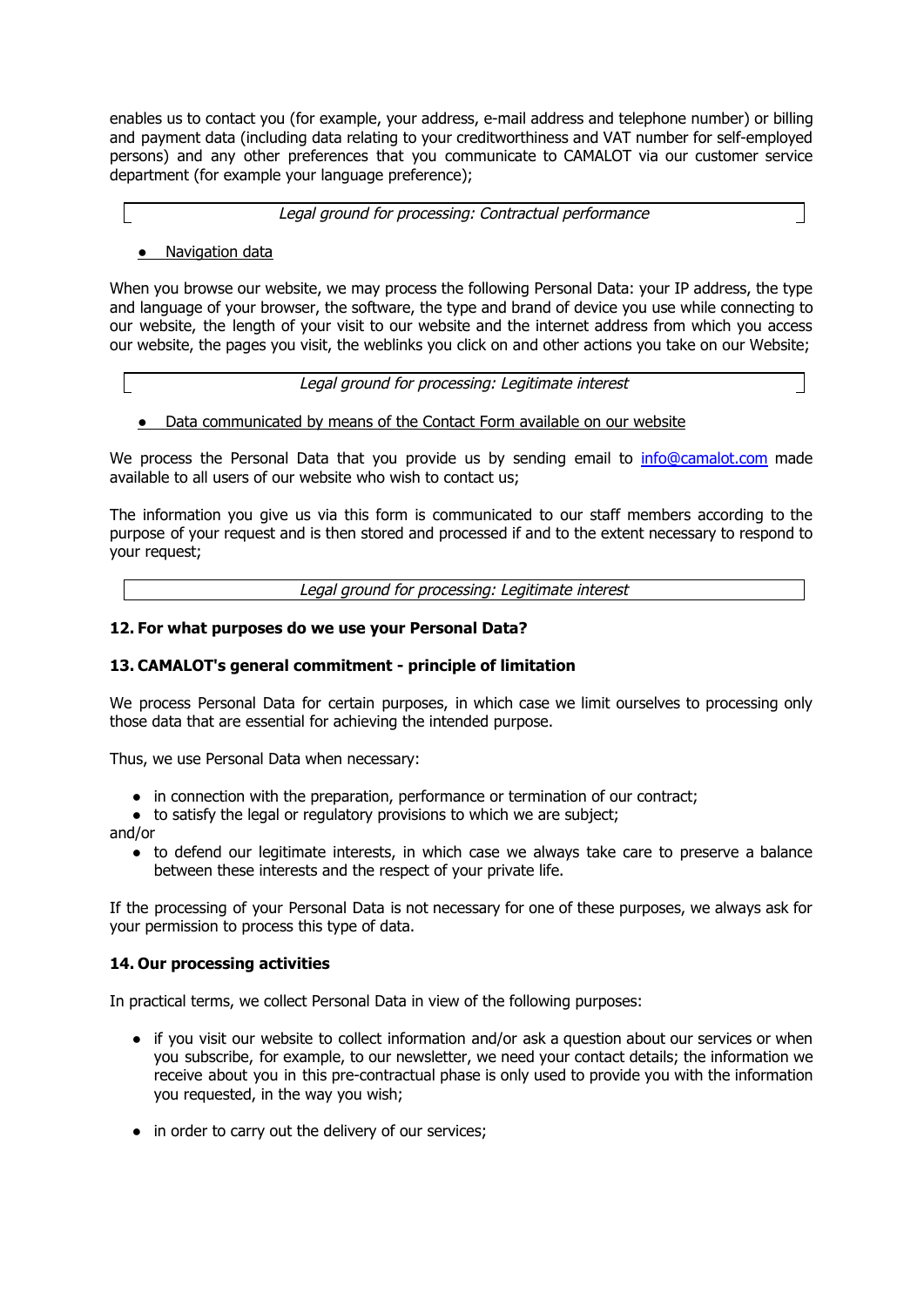- to improve our services, we may process your usage data to evaluate and improve our offering, so we can tailor our services even better to your needs;
- in order to inform you about our (new) products, we may use your data to offer you (in writing, by telephone or electronically) new products or special offers that may be of interest to yous, we may also approach you if you are no longer a customer, up to a maximum of 2 years from the end of our relationship, and your privacy settings determine the extent to which messages you receive and how you may subscribe or unsubscribe;
- when you become a CAMALOT's customer, we may ask you for a copy of the front of your identity card so that we can determine your identity and prevent identity theft; we may also check your creditworthiness based on the CAMALOT services you choose; we may carry out this check to prevent you from entering into obligations with us that you cannot financially assume; we also want to prevent CAMALOT's bills from remaining unpaid, which is why we can search internal and external databases for information;
- in order to monitor our performance, we may use your data and profile to evaluate our services, including customer feedback on our services (e.g. through market research), data we obtain during our customer interviews or interventions, customer questions;
- in order to comply with our legal obligations, in many cases we are legally obliged to retain certain Personal Data concerning you, in particular in tax matters;
- we may use your anonymous aggregate data for, for example, internal and external reporting on the use of our services, where the data that is used cannot be linked to a specific individual, and the information we obtain from these analyses is used to evaluate our current product and service portfolio and processes and to modify them based on new developments;

Regarding the information collected via our website, the data may be used in one of the following ways:

- to personalize your experience (your information helps us to better respond to your individual needs);
- to improve our website (we continually strive to improve our website offerings based on the information and feedback we receive from you);
- to improve customer service (your information helps us to more effectively respond to your customer service requests and support needs);
- to send periodic emails;
- if you sign up for a CAMALOT newsletter and explicitly agree to receiving mailings from us, the email address you provide may be used to send you information, respond to inquiries, and/or other requests or questions, in addition to receiving occasional company news, updates, related product or service information, etc.

## **15. Automated decision**

CAMALOT does not make automated decisions - based on profiling or otherwise - that may have legal consequences for you or that affect you significantly, except :

- if it is essential for the conclusion or execution of your contract (for example, the credit check or the closure of your CAMALOT services in the event of non-payment);
- if permitted by law (for example, to detect tax fraud);

or

● if we have your express permission to do so.

In these situations, you will be informed in advance about the implementation of the automated decision, your right to demand human intervention and how you can challenge the decision.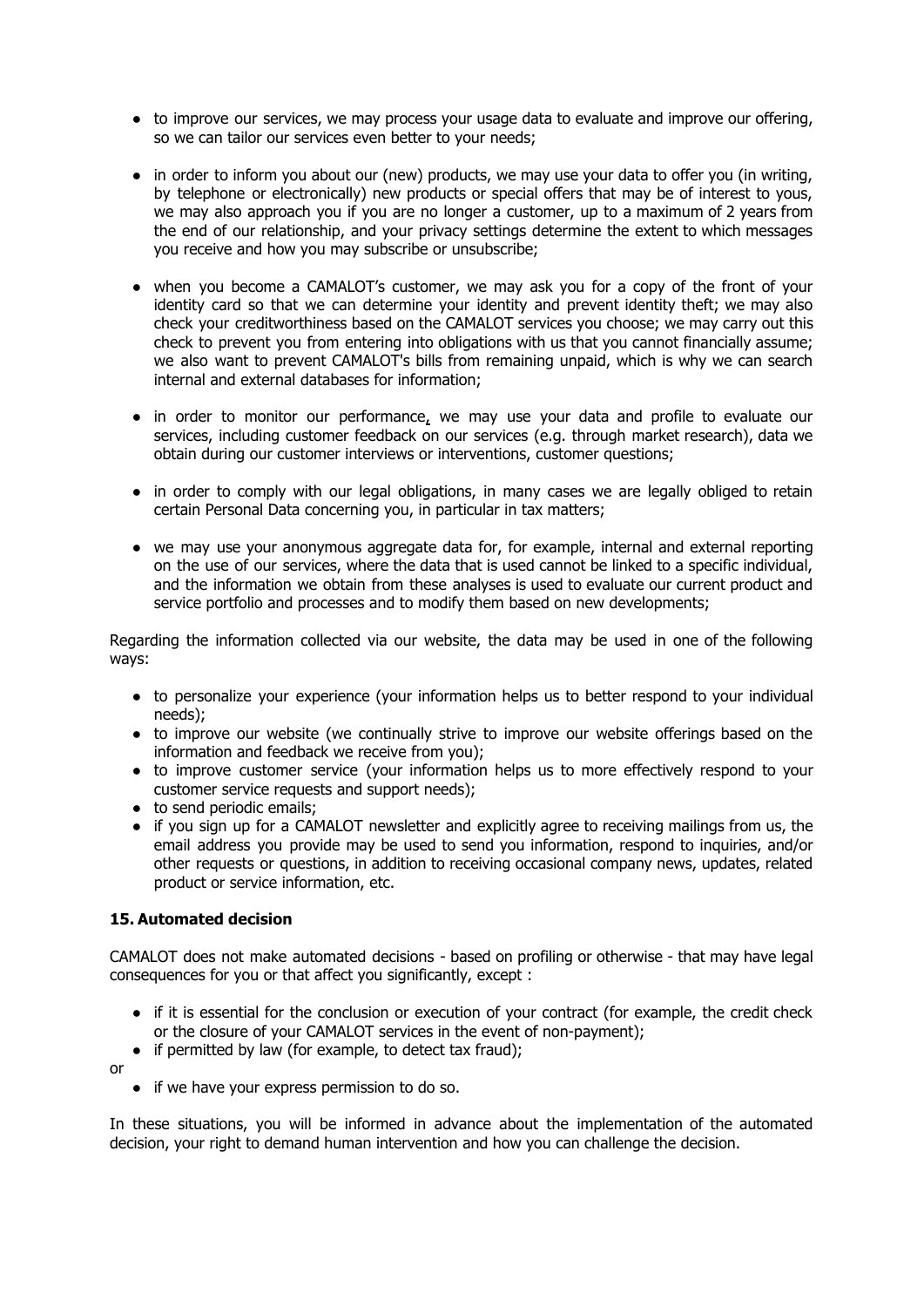# **16. How do we protect your Personal Data?**

## **17. Our technical and organizational measures**

We make every effort to ensure that your Personal Data is protected to the greatest extent possible and to guarantee its confidentiality.

Our employees/contractors have been duly trained in the proper management of confidential data that they may become aware of in the context of our collaboration, and as part of each project involving the processing of Personal Data, we first assess the security and protection of Personal Data, protecting your interests first and foremost.

For the protection of your data, we apply various technical measures to protect your Personal Data against unauthorized access and use, loss or theft, namely: password protection, firewall, antivirus, detection of intrusions and anomalies and access controls for our employees.

The number of employees/contractors of our company or group with access to your Personal Information is limited and the employees/contractors concerned are carefully selected and only have access to your Personal Data to the extent that they need such information to properly perform their tasks.

#### **18. Where your data is stored**

Your Personal Data are stored on computer servers located in  $\mathbb{R}^*$  at the company  $\mathbb{R}^*$  as well as at our head office.

#### **19. Do we sell your Personal Data to third parties or transfer your data to third parties ?**

## **20. Data transfers**

This does not include trusted third parties who assist us in operating our website, conducting our business, or servicing you, so long as those parties agree to keep this information confidential except if:

your data will only be transmitted for the purposes for which CAMALOT processes this data itself and this transmission is strictly limited to the data that these third parties need for the task they perform on our behalf. We ensure that they process your data, just like us, in a safe, respectful and prudent manner and we provide adequate contractual guarantees to this effect;

We may, for example mention, the share/transfer of data between companies of the Group CAMELOT, for example the company located in Netherlands;

- we make some of our databases accessible to third parties who perform certain services on our behalf and assist us in the delivery of our services, such as sales agents, independent technicians who maintain our network and (external) customer service staff who assist our customers on a daily basis, your data is only transmitted for the purposes for which CAMALOT itself processes your data and this transmission is strictly limited to the data these third parties need for the task they perform on our behalf, and we ensure that they process your data in the same way;
- there is a legal obligation to do so;
- there is a legitimate interest for CAMALOT or the third party concerned;

we will only transfer your Personal Data if your interest or your fundamental rights and freedoms do not prevail and you will always be informed in a transparent manner (except in the case of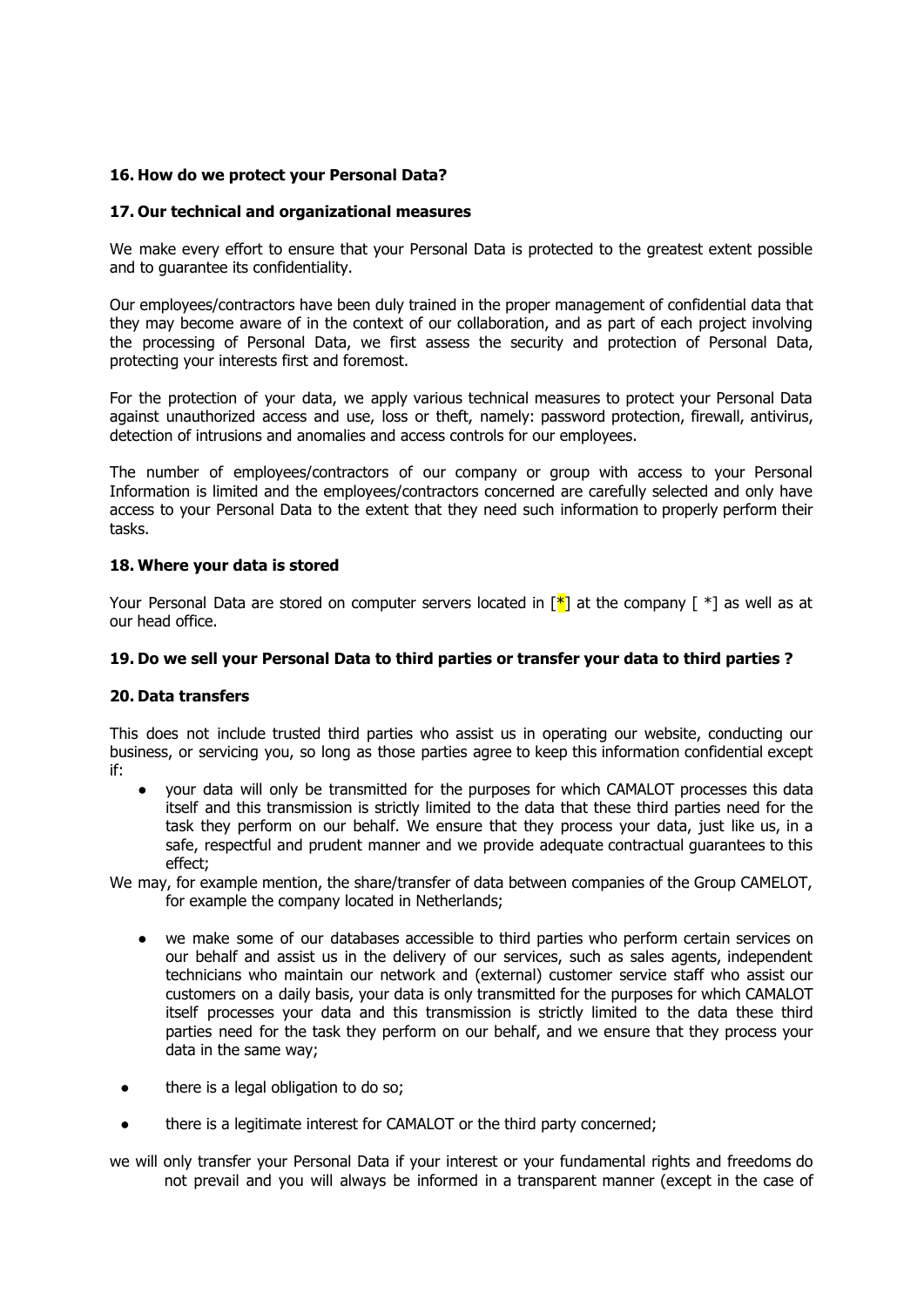legal exceptions), for example, your Personal Data may be share with credit controllers, collection agencies and legal service providers, as well as partners with whom we collaborate in a specific action.

you give us your express permission;

If CAMALOT provides Personal Data to third parties in situations other than those mentioned above, this transmission will always take place by means of an explicit notification, providing you with all necessary and available explanations on the third party in question, the purpose of this communication and its processing;

• in order to assert, exercise, or defend legal claims, and there is no reason to assume that you have an overriding legitimate interest in your data not being shared.

#### **21. International processing of your Personal Data**

Insofar as Personal Data are processed outside the European Union, including in case of share or transfer of Personal Data to companies of the Group CAMALOT we ensure by contractual or other measures that such data benefit from an appropriate level of protection, comparable to the protection they would enjoy in the European Union in accordance with European regulations in force.

#### **22. Opt-out for direct marketing : how can you determine which Personal Data we may use for commercial purposes?**

If you do not wish to receive any form of commercial communication, you always have the right to object to the use of your Personal Data for direct marketing purposes, without having to give reasons, by contacting CAMALOT customer service.

You can also:

- if you no longer wish to receive commercial mail, send an email to info@camalot.com
- if you no longer wish to receive commercial e-mails, use the unsubscribe option in the e-mail in question; in order to increase the effectiveness of e-mail campaigns, we use software to measure whether our e-mails have been opened and which links have been clicked;
- ●

Please consider that the fact that you no longer wish to receive commercial communication from us does not of course affect our right to contact you electronically in the context of the performance of your contract or if we are required to do so by law.

## **23. Safety measures in the event of subcontracting**

When processing is to be carried out on CAMALOT's behalf, CAMALOT only uses subcontractors who offer sufficient guarantees as to the implementation of appropriate technical and organisational measures so that the processing meets the requirements of these regulations and guarantees the protection of your rights.

The subcontractor does not recruit another subcontractor without the prior written, specific or general, consent of CAMALOT. In the case of a general written authorization, the subcontractor informs CAMALOT of any planned change concerning the addition or replacement of other subcontractors, giving CAMALOT the possibility to object to these changes.

The processing by a subcontractor is governed by a contract or other legal act under the law of a Member State, which binds the subcontractor to CAMALOT, defines the purpose and duration of the processing, the nature and purpose of the processing, the type of Personal Data and the categories of data subjects, and CAMALOT's obligations and rights.

This contract or other legal act provides, in particular, that the subcontractor: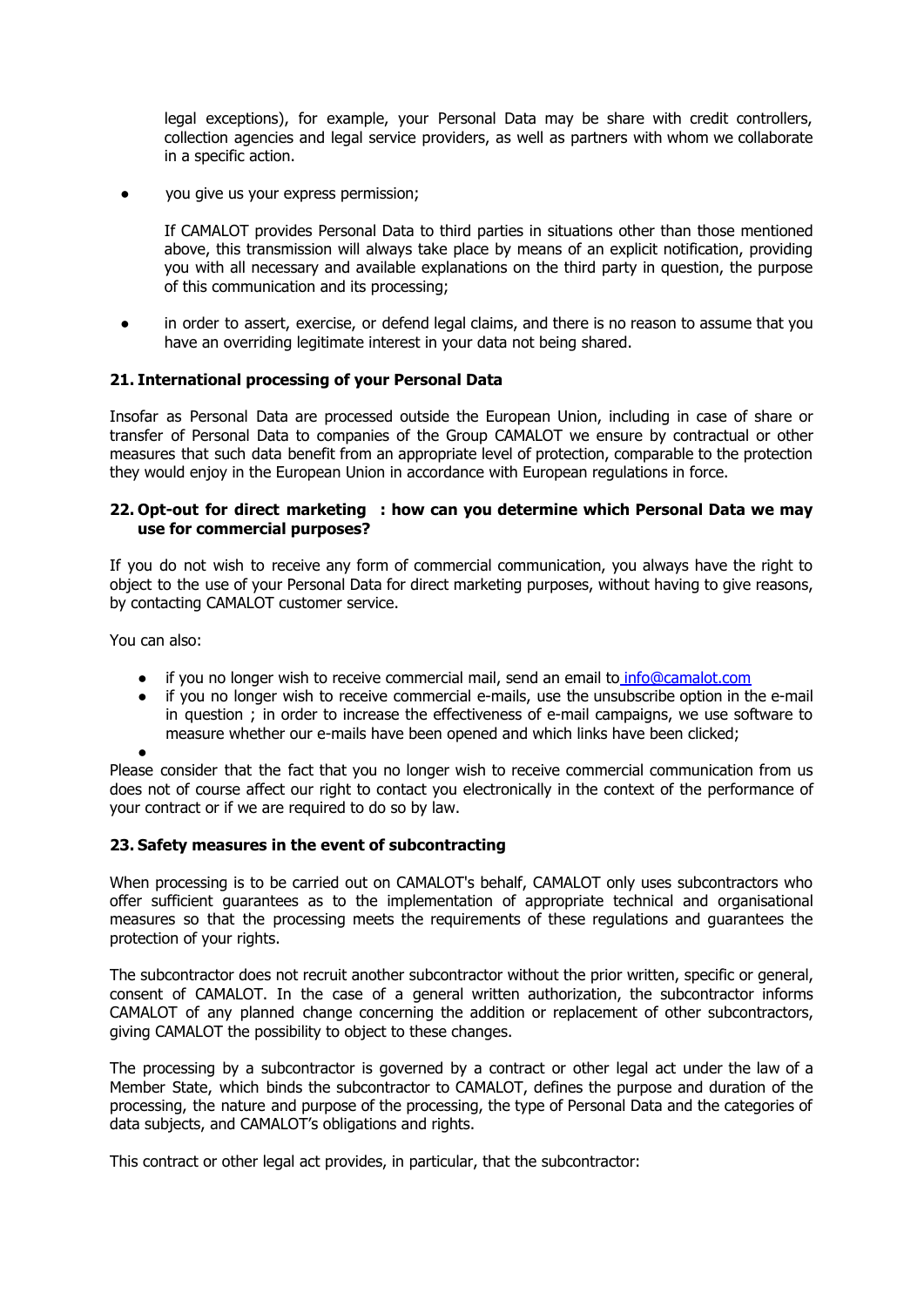- (a) processes Personal Data only on documented instructions from CAMALOT, including with regard to transfers of Personal Data to a third country or international organis ation, unless it is required to do so under the law of the Union or the law of the Member State to which the processor is subject; in this case, the processor shall inform CAMALOT of this legal obligation before processing, unless the law concerned prohibits such information on important grounds of public interest;
- (b) ensure that persons authorised to process Personal Data undertake to respect confidentiality or are subject to an appropriate legal obligation of confidentiality;
- (c) take all measures required under the security of the processing;
- (d) complies with the conditions referred to in the preceding paragraphs for recruiting another subcontractor;
- (e) take into account the nature of the processing, and shall assist C AMALOT, by appropriate technical and organisational measures, to the greatest extent possible, in fulfilling its obligation to act upon requests made to it by the persons concerned with a view to exercising their rights;
- (f) helps CAMALOT to ensure compliance with the obligations laid down, taking into account the nature of the processing and the information available to the processor;
- (g) at CAMALOT's sole discretion, delete all Personal Data or return the m at the end of the processing service, and destroy existing copies, unless the Union law or the law of the Member State requires the retention of Personal Data; and
- (h) make available to CAMALOT all necessary information to demonstrate the compliance with the obligations under this Article and to enable audits, including inspections, to be carried out by CAMALOT or another auditor appointed by it, and contribute to such audits.
- To this end, the subcontractor shall immediately inform CAMALOT in writing if, in its opinion, an instruction constitutes an infringement of this Policy or of other provisions of Union or Member State law relating to data protection.

Where a subcontractor of CAMALOT recruits another subcontractor to carry out specific processing activities on behalf of CAMALOT, the same data protection obligations as those annexed to the contract or other legal act between the controller and the subcontractor shall be imposed on that other subcontractor by contract or by means of another legal act under Union law or the law of a Member State, in particular as regards providing sufficient guarantees as to the implementation of appropriate technical and organisational measures so that the processing meets the requirements

If the subcontractor does not fulfil its data protection obligations, the original subcontractor shall remain fully responsible for any breach.

## **24. For how long will your Personal Data be stored?**

Unless otherwise provided herein, your data will be stored only for as long as necessary to fulfill our contractual or statutory obligations or the purposes for which the data was originally collected or for as long as we have a legitimate interest in storing such data.

In all other cases your Personal Data will be deleted, except for such data that we must keep to comply with statutory retention periods. However, in such cases we will restrict data processing, i.e. your data will only be used to comply with statutory obligations.

Your exchanges with CAMALOT customer service are kept for up to 30 days; sometimes the period may be longer, in particular to comply with our legal obligations (for example to meet our accounting and tax obligations, we are required to keep your billing data for up to 7 years) or by legal necessity to retain certain data (in particular your contract, your invoices and your correspondence concerning complaints to this data).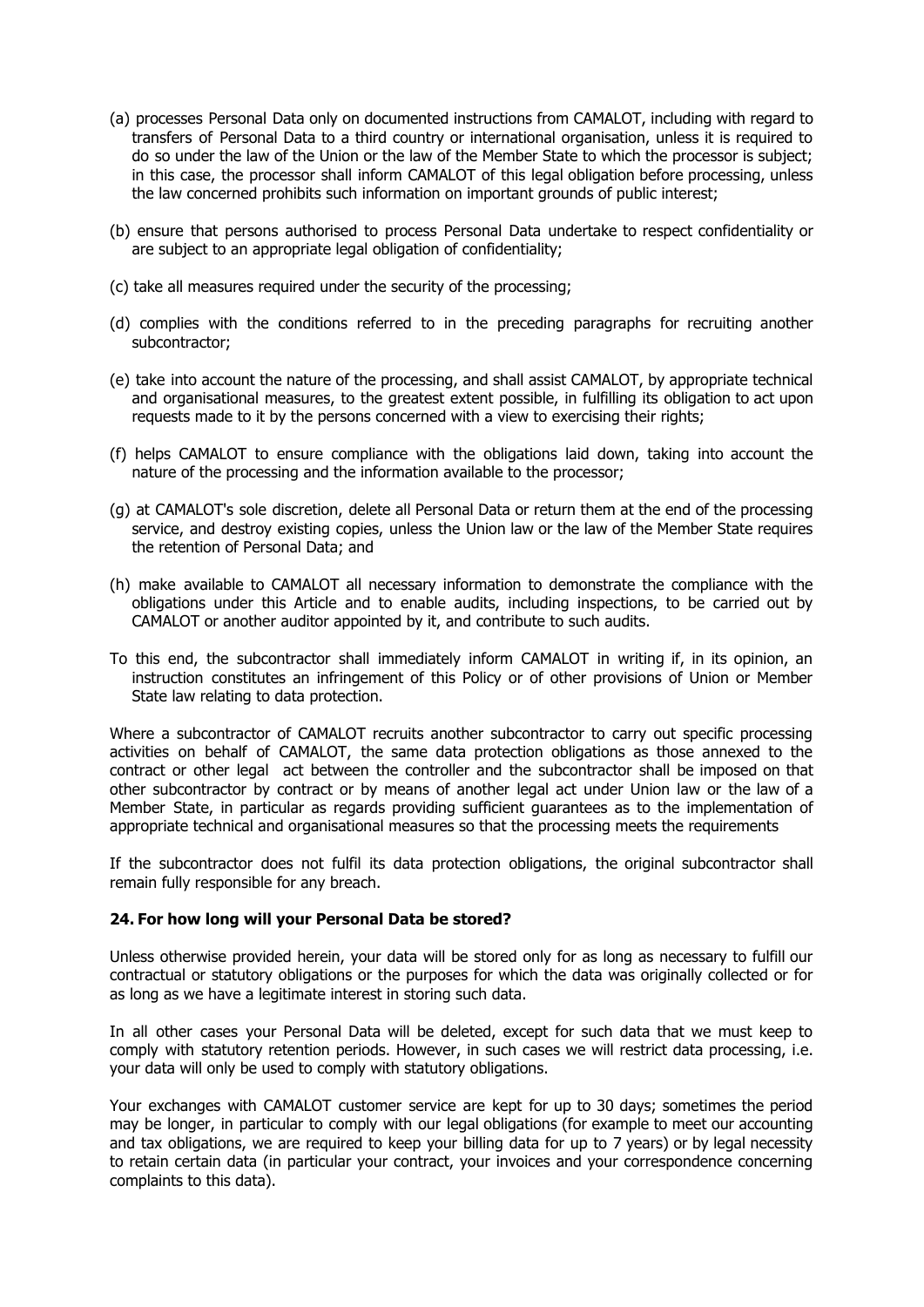After the applicable retention periods, Personal Data shall be deleted or made anonymous.

Certain data from former customers can be used for a period of 2 years after termination of the contract to recognize the former customer and inform him of new services and promotions from CAMALOT, unless the customer has indicated his disagreement on this subject.

# **25. What are your privacy rights and how can you exercise them?**

# **26. Overview of your privacy rights**

The following section explains your rights. The various rights are not a bsolute and each is subject to certain exceptions or qualifications. We will grant your request only to the extent that it follows from our assessment of your request that we are allowed and required to do so under data protection laws. Nothing in this Privacy Policy is intended to provide you with rights beyond or in addition to your rights as a data subject under data protection laws.

| <b>Rights</b>                                | What does it mean?                                                                                                                                                                                                                                                                                                                                                                                                                                                                             |
|----------------------------------------------|------------------------------------------------------------------------------------------------------------------------------------------------------------------------------------------------------------------------------------------------------------------------------------------------------------------------------------------------------------------------------------------------------------------------------------------------------------------------------------------------|
| 1. The right to be<br><b>informed</b>        | You have the right to be provided with clear, transparent and easily<br>understandable information about how we use your data and your<br>rights. This is why we are providing you with the information in this<br>Privacy Policy.                                                                                                                                                                                                                                                             |
| right of<br>2. The<br>access                 | You have the right to obtain a copy of your data (if we are processing<br>it), and other certain other information (similar to that provided in this<br>Privacy Policy) about how it is used.<br>This is so you are aware and can check that we are using your<br>information in accordance with data protection law.<br>We can refuse to provide information where to do so may reveal<br>Personal Data about another person or would otherwise negatively<br>impact another person's rights. |
| 3. The right to<br>rectification             | You can ask us to take reasonable measures to correct your Personal<br>Data if it is inaccurate or incomplete.                                                                                                                                                                                                                                                                                                                                                                                 |
| right to<br>4. The<br>erasure                | This is also known as 'the right to be forgotten' and, in simple terms,<br>enables you to request the deletion or removal of your data where<br>there's no compelling reason for us to keep using it or its use is<br>unlawful. This is not a general right to erasure; there are exceptions,<br>e.g. where we need to use your Personal Data in defense of a legal<br>claim.                                                                                                                  |
| 5. The<br>right<br>to<br>restrict processing | You have rights to 'block' or suppress further use of your Personal Data<br>when we are assessing a request for rectification or as an alternative to<br>erasure. When processing is restricted, we can still store your Personal<br>Data, but may not use it further. We keep lists of people who have<br>asked for further use of their Personal Data to be 'blocked' to make sure<br>the restriction is respected in future.                                                                |
| The<br>right<br>6.<br>to<br>data portability | You have rights to obtain and reuse certain Personal Data for your own<br>purposes.                                                                                                                                                                                                                                                                                                                                                                                                            |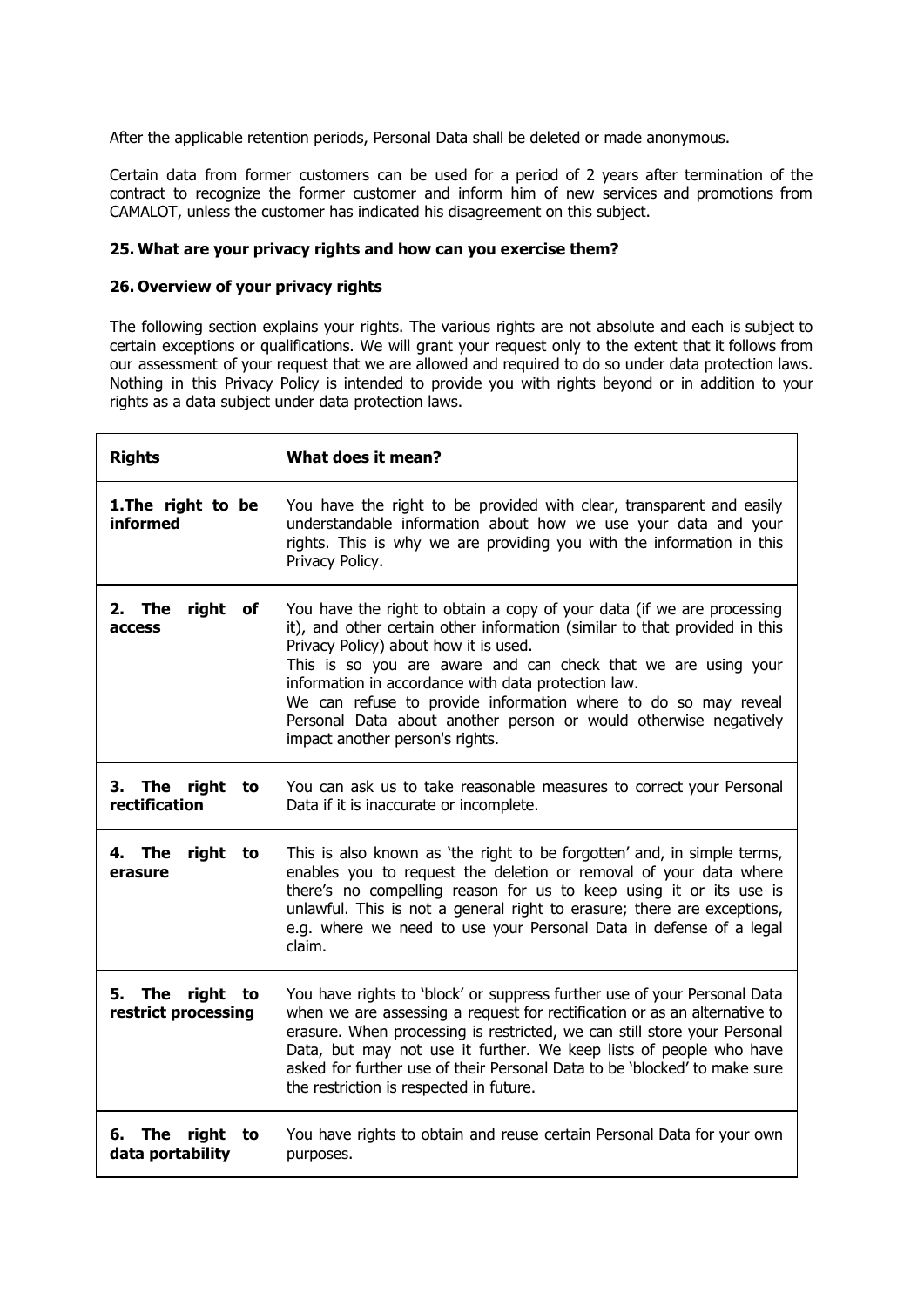| 7. The<br>right to<br>object | You have the right to object to certain types of processing, on grounds<br>relating to your particular situation, at any time insofar as that<br>processing takes place for the purposes of legitimate interests pursued<br>by us or by a third party. We will be allowed to continue to process your<br>Personal Data if we can demonstrate "compelling legitimate grounds for<br>the processing which override your interests, rights and freedoms" or |
|------------------------------|----------------------------------------------------------------------------------------------------------------------------------------------------------------------------------------------------------------------------------------------------------------------------------------------------------------------------------------------------------------------------------------------------------------------------------------------------------|
|                              | we need this for the establishment, exercise or defense of legal claims.                                                                                                                                                                                                                                                                                                                                                                                 |

## **27. Exercise of your rights**

#### $\triangleright$  How can I exercise my privacy rights?

You can send us an email at info@camalot.com or contact us by phone at +32 2 251 18 80.

In order to exercise your right of access and to avoid any unlawful publication of your Personal Data, we must verify your identity; in case of doubt or inaccuracy, we will first ask you for additional information (preferably a copy of the front of your identity card).

#### $\triangleright$  Are there any fees?

You may exercise your rights of confidentiality free of charge, unless your request is manifestly unfounded or exaggerated, in particular because of its repetitive nature, in which case we have the right and choice - in accordance with privacy legislation - (i) to charge you reasonable compensation (taking into account the administrative costs associated with providing the requested information or communication and the costs associated with taking the requested action), or (ii) to refuse to comply with your request.

#### $\geq$  In what format will I receive a response?

If you submit your request electronically, the information will be transmitted electronically if possible, unless your request stipulates otherwise; in any case, we will send you a concise, transparent, comprehensible and easily accessible reply.

## $\triangleright$  When will I receive an answer?

Depending on the complexity and number of requests, this period may be extended by two months, and if the deadline is extended, we will inform you within one month of receipt of the request.

## $\triangleright$  What can I do if CAMALOT doesn't respond to my request?

We will always inform you, in our reply, about the possibility of lodging a complaint with the supervisory authority and appealing to the judge.

## **28. Ask CAMALOT questions**

For more information about this privacy policy or for any complaint regarding the processing of your Personal Data via [info@camalot.com.](mailto:privacy@sympa.be)

## **29. Stay informed of adaptations.**

CAMALOT may change this Privacy Policy from time to time, for example in the context of market developments and new CAMALOT processing activities, and we will of course inform you in advance via our website or other current communication channels of any changes in content and, where required by law, we will seek your prior consent for our (new) processing activities.